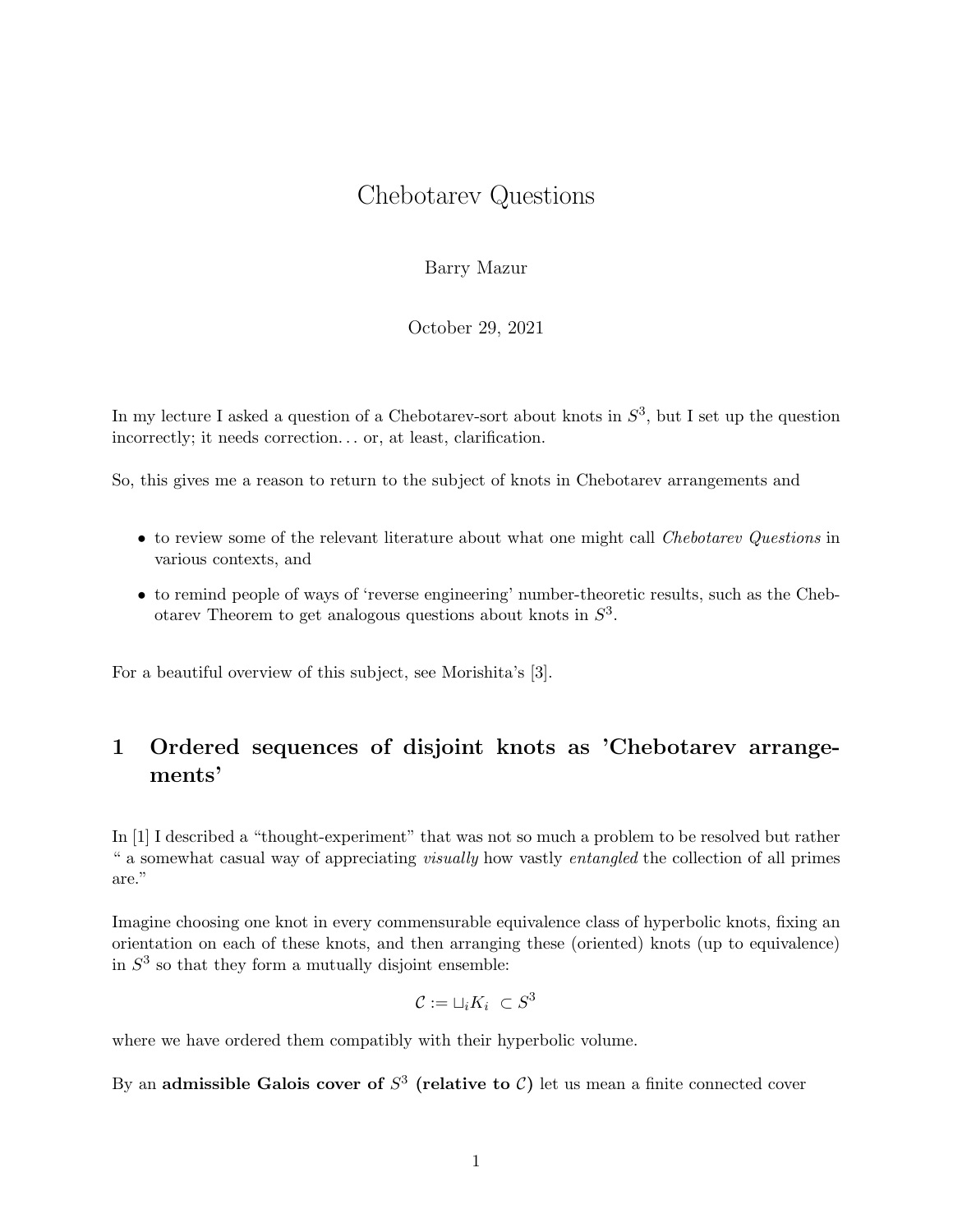$$
Y \xrightarrow{=} M^3 - f^{-1} \Sigma \xrightarrow{C} M^3
$$
  
\n
$$
\downarrow f \qquad \qquad \downarrow f \qquad \qquad \downarrow f
$$
  
\n
$$
X \xrightarrow{=} S^3 - \Sigma \xrightarrow{C} S^3
$$

Galois and ramified over at worst a finite subcollection of knots  $\Sigma = K^{(1)} \sqcup K^{(2)} \sqcup \ldots \sqcup K^{(n)}$  of C in the natural sense<sup>1</sup>. So f restricted to  $Y := M^3 - f^{-1} \Sigma$  the pullback of  $S^3 - \Sigma$  is a locally trivial covering space of  $X := S^3 - \Sigma$  with free action of a finite group G on  $M^3$  (the "Galois group "of the cover) such that  $Y/G = X$ . The knots in C that are ramified in  $M^3 \to S^3$  are contained in the finite set of knots  $\Sigma \subset \mathcal{C}$ .

One has a surjection

 $\pi_1(X) \rightarrow G$ 

well-defined up to conjugacy, and for any (oriented) unramified knot  $K \in \mathcal{C} \setminus \Sigma$  we have homomorphisms,

$$
\mathbf{Z} \simeq \pi_1(K) \to \pi_1(X) \to G,\tag{1}
$$

also well-defined up to conjugacy. Define, then,  $\{Frob_K(M^3/S^3)\} \subset G$ , the **Frobenius conjugacy** class associated to K in  $G = \text{Gal}(M^3/S^3)$  to be the conjugacy class containing the image of  $1 \in \mathbb{Z}$  under the composition of the homomorphisms of Equation 1 above.

Thus, for all knots not in  $\Sigma$ —hence for all but finitely many knots in  $\mathcal{C}$ —we have a well-defined conjugacy class

$$
\{Frob_K(M^3/S^3)\} \subset G.
$$

Let us say that the collection C is a Chebotarev Arrangement if for all finite subsets  $\Sigma \subset \mathcal{C}$  and for all finite Galois covers  $M^3 \to S^3$  unramified outside  $\Sigma$  and every conjugacy class

$$
\{c\} \subset G = \text{Gal}(M^3/S^3)
$$

the following statistical rule holds:

$$
\lim_{k \to \infty} \frac{1}{k} \# \{ K_i \, i \leq k \, , \, K_i \notin \Sigma \, , \, \{ Frob_{K_i}(M^3/S^3) \} = \{ c \} \} \ = \ \frac{|\{ c \}|}{|G|},
$$

where the limit here is compiled by ordering the knots compatibly with their hyperbolic volume.

In effect, one is asking that—with these conventions—the Frobenius conjugacy classes are uniformly distributed in fundamental groups.

How many 'natural' (and interesting) Chebotarev arrangements are there? Given such, the rate of growth of the volumes of the  $K_i$ 's—being analogous to the rate of growth of primes numbers—might be interesting to study.

<sup>&</sup>lt;sup>1</sup>We call a knot in C ramified in this cover if it is branched in  $f: M^3 \to S^3$ ; and if it isn't we say it is unramified in the cover.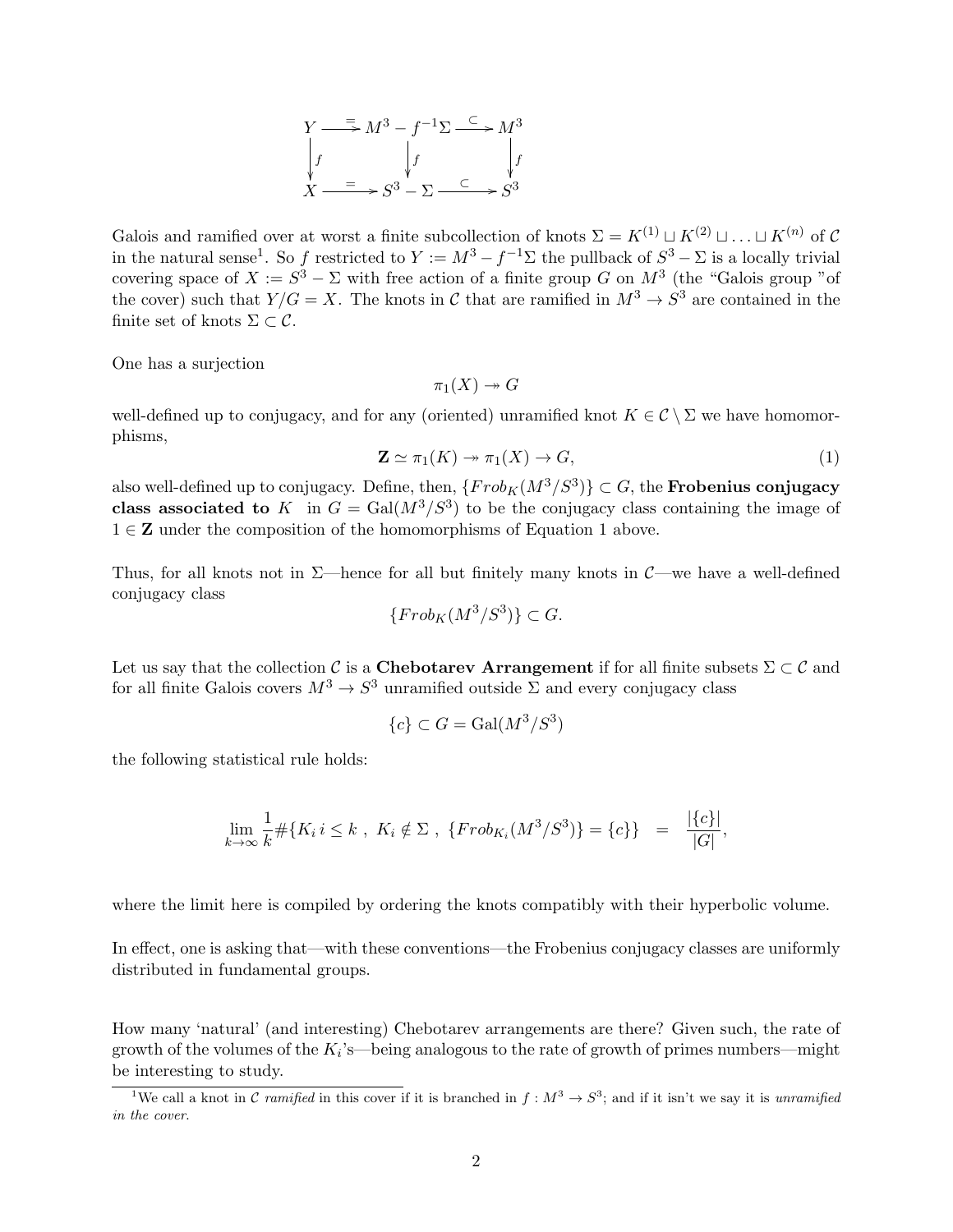## 2 Geodesics, closed orbits, and primes

In Peter Sarnak's PhD Thesis [6] *Prime Geodesic Theorems* (1980) he considers (among other things) (finite) Galois unramified coverings of Riemann surfaces of genus  $> 1$ , and says:

By abuse of language, we will call an oriented primitive closed geodesic on any of the surfaces (relative to the Poincaré metric) a **prime**.

Sarnak then goes on to prove analogues of all the basic theorems regarding splitting of primes, and the Chebotarev theorem.

See also Sunada's Chebotarev-type theorem (Proposition II-2-12) in [8] which is framed in the context of Galois coverings of compact Riemannian manifolds of negative curvature.

Slightly later, William Parry and Mark Policott proved a Chebotarev-type theorem for closed orbits in the context of ( Galois coverings of) Axiom A flows in Riemann surfaces (Axiom A as in Smale's [7]). See [4], [5]—and the bibliography there.

In three slightly different formats, McMullen's paper Knots which behave like the prime numbers [2] establish theorems of a Chebotarev type.

- 1. The knots  $K_i \subset S^3$  arising from the periodic cycles of monodromy around the figure-eight knot, ordered by their lengths in a generic metric, obey the Chebotarev law. McMullen notes that "The same construction works for any fibered hyperbolic knot in  $S^{3n}$ . More generally:
- 2. The closed orbits  $\{K_i\}$  (ordered by length) of any topologically mixing pseudo-Anosov flow on any closed 3-manifold M obey an analogous Chebotarev law.
- 3. And for X is a closed surface of constant negative curvature, if  $\{K_i\}$  (ordered by length) are the closed orbits of the geodesic flow in its tangent bundle, then these  ${K_i}$  obey an analogous Chebotarev law.

Proof: Corollary 1.3, and Theorems 1.1 and 1.2 (respectively) of [2].

I want to thank Curt McMullen for the conversations we have had—helping me think about these questions.

## References

[1] B. Mazur, Primes, knots and Po, For the conference "Geometry, Topology and Group Theory" in honor of the 80th birthday of Valentin Poenaru held in Autrans, July (2012) https://people.math.harvard.edu/~mazur/papers/Po8.pdf